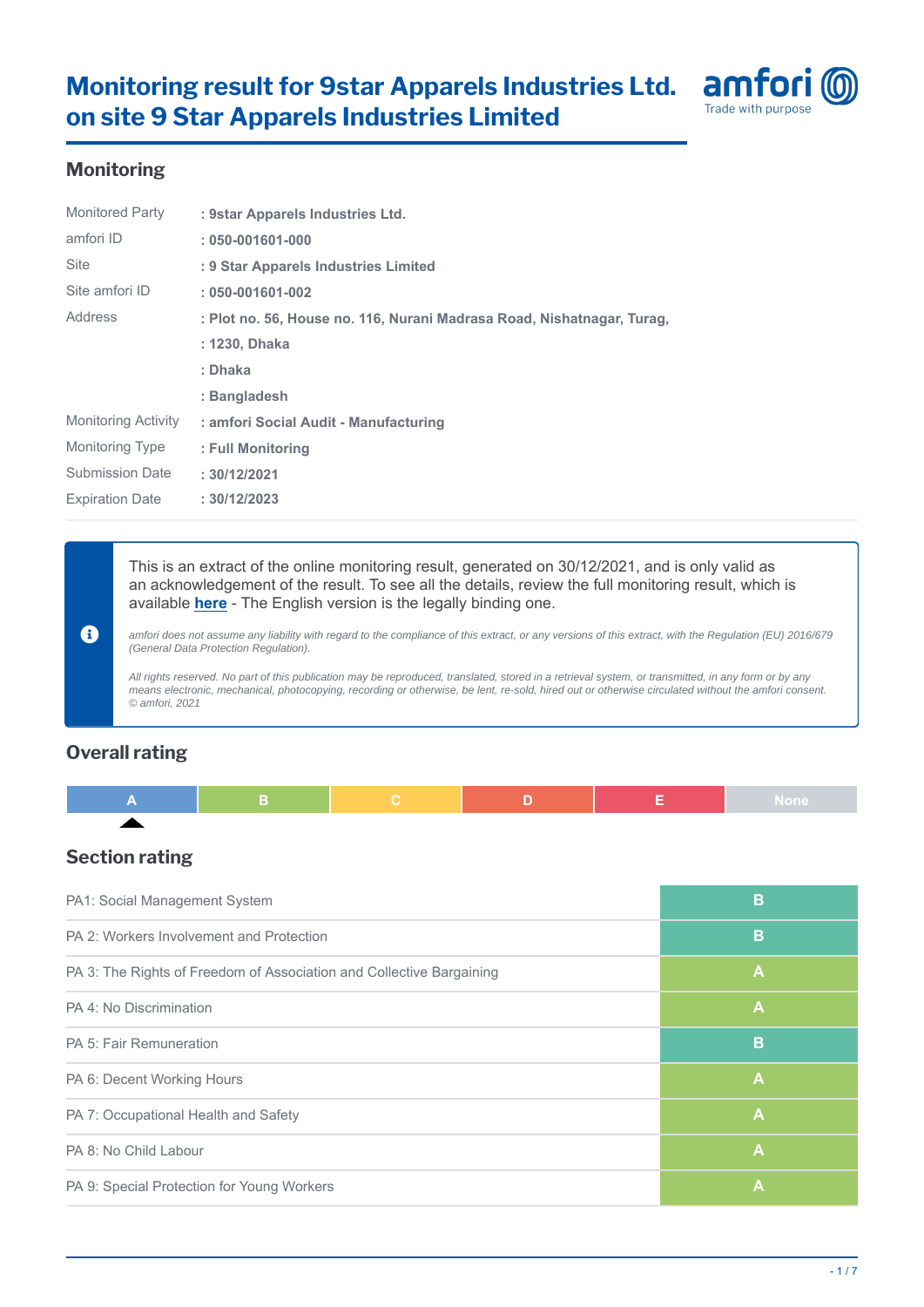| PA 10: No Precarious Employment      | А |
|--------------------------------------|---|
| PA 11: No Bonded Labour              | А |
| PA 12: Protection of the Environment | в |
| PA 13: Ethical Business Behaviour    | А |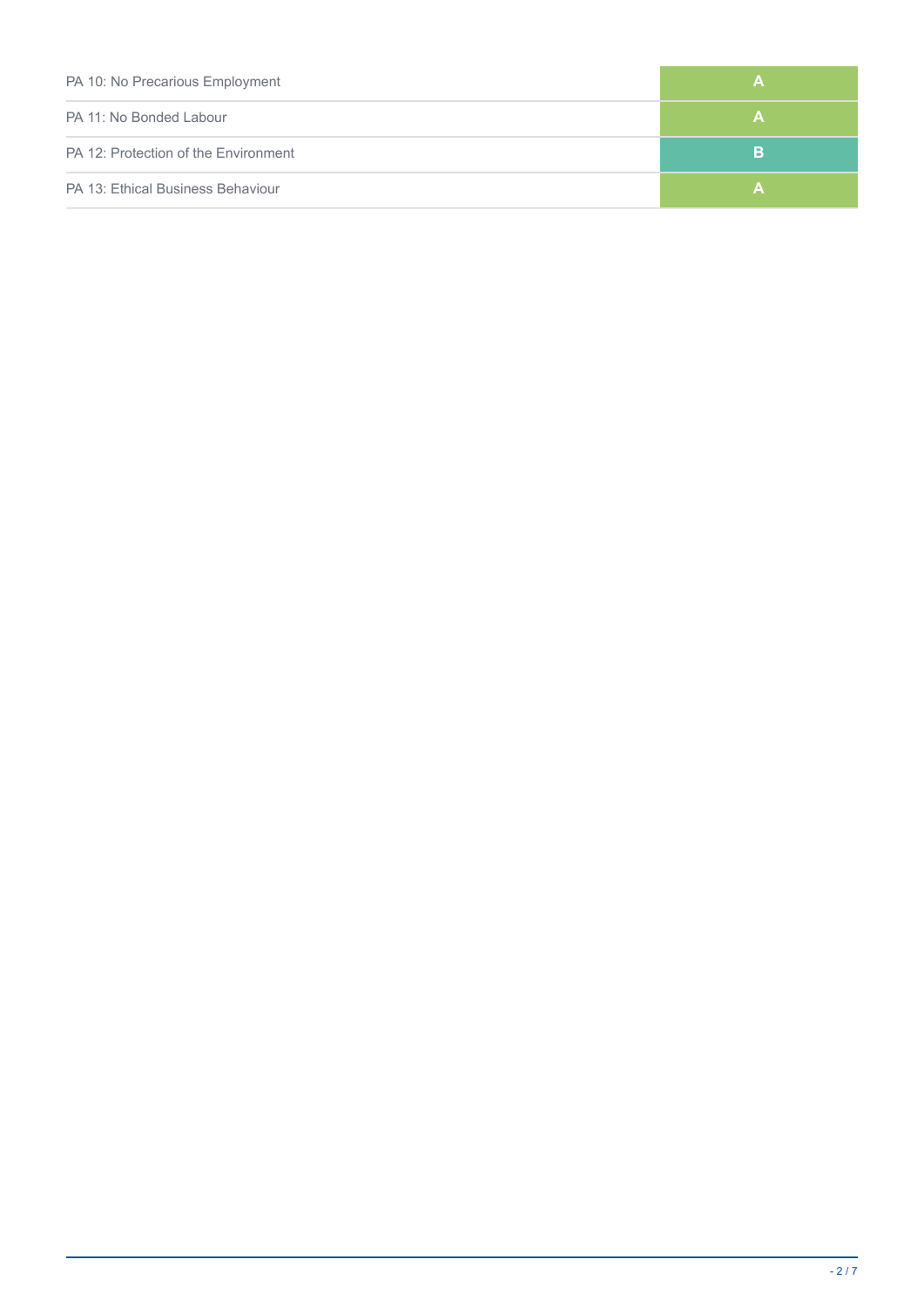## **General description**

The audited facility 9 Star Apparels Industries Limited is a 100% export oriented head wear (cap) manufacturing company which is located at Plot no. 56, House no. 116, Nurani Madrasa Road, Nishatnagar, Turag, Dhaka, Bangladesh. Main production process of this facility is Cutting, Sewing, Finishing. Production capacity of the audited facility is 260,000 pieces per month. Production area is occupied about 15000 square feet, land area is about 7920 square feet and storage area is about 2000 square feet. The factory was established in 2008 (as per Incorporation certificate) but production started at current location in 2015.

There is one building in the premises. Details are explained in below:

Building 01: (05 Storied)

Ground floor: Cutting section, Accessories store, Fabrics store, Generator room, Compressor area, Security post.

- 1st floor: Finishing section, finished goods area, laser section, button punch section, Doctor room, Childcare room, Spot
- removing room, Maintenance room, Inspection room.

2nd floor: Sewing section, Delivery area and Office area.

3rd floor: Sewing section, Maintenance room.

- 4th floor: Sewing section, Sub-accessories store, Conference room and Office.
- Roof top: Dining, Canteen, Waste area and 65% vacant area.

The facility has total 24 first aiders and 07 first aid boxes, 52 trained fire fighters from Bangladesh Fire Service and Civil Defense, 05 hose pipes, 21 ABC fire extinguishers, 20 Co2 fire extinguishers, 06 fire alarm, 34 smoke detectors, 27 emergency lights and 02 staircases.

There are total 324 employees in the facility with 280 female and 44 male employees. General working hour of the facility is 08:00 am to 05:00 pm for all sections. Besides, security guard has 03 shifts per shift is 8 hours. All employees are allowed for one hour meal break. The facility maintains electronic time keeping system for attendance record system. Friday is their weekly off day. Employees receive wages by monthly basis in local currency as per law.

Audit Process – This full amfori sustainability monitoring (audit) was conducted by three (03) auditors. An opening meeting was held on day of assessment where, Mr. A. K. M. Towhidul Hasan (Tawheed)-HR & Compliance officer, Ms. Murshida Afrin- Asst. Welfare officer and Ms. Marufa – Vice President of Participation Committee were present.

During opening meeting, auditors explained about the audit scope and process and description on "amfori sustainability platform" new requirement and approach. After the opening meeting, a site visit was conducted with the factory management. For workers interview, the auditors selected workers from different production processes and different age groups & gender. Workers were comfortable with the management and with the working environment. A general document checklist was provided to the management and supplied documents were reviewed. The auditors verified documents from December 2020 to November 2021.

Closing meeting: At the end of the assessment a closing meeting was held to discuss all the areas of improvement in the findings report with Mr. Md. Mahashin Apu- Director and with his team. Facility management agreed on all finding and signed on findings report. Auditor informed the management regarding the submission of remediation plan to the amfori BSCI participant through amfori BSCI platform against the findings raised on the audit within 60 days.

Overall Findings: Non-compliance were noted in the area of "Social Management System and Cascade Effect", "Workers Involvement and Protection", "Fair Remuneration, "Occupational Health and Safety", "Protection of the Environment" Details of the findings are listed in respective section. For other areas, no non-conformity was noted.

Audit Company name: SGS Bangladesh Limited. Audit date: 15/12/ 2021. Auditors' APSCA number are as follows: Md. Mehrab Hossain-RA 21701285 Asadur Rahman-RA 21701424 Most. Mahfuza Akter-ASCA 21701593

#Covid-19: Comments from auditor side. Following measures has been taken by the facility during operation in every day to protect their employees from Covid-19: a) Arranging and ensuring hand washing facility for each employee at each entrance of production floor when entering in the factory.

b) The facility delivers awareness speech on Covid-19 through public address (PA) system during working hours.

c) Ensuring face mask for each employee.

- d) Maintaining same arrangement for visitors.
- e) Having a reporting system to medical person or management if suspected or cases observed.

f) Posted awareness poster in the prominent places.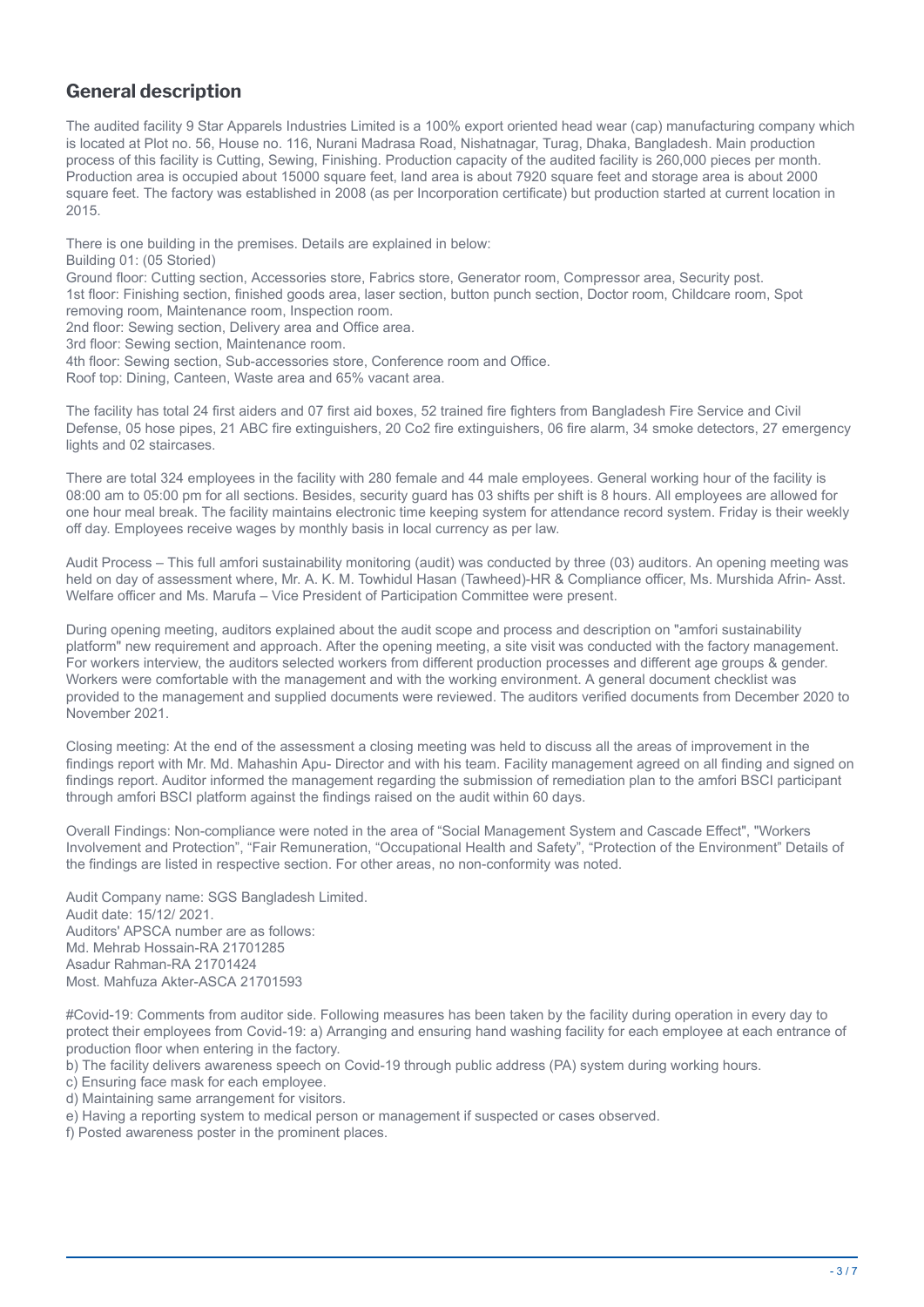# **Site Details**

Site **: 9 Star Apparels Industries Limited**

Site amfori ID **: 050-001601-002**

### **GICS Classification**

| Sector<br>Industry Group   | : Consumer Discretionary<br>: Consumer Durables & Apparel | Industry<br>Sub Industry | : Textiles, Apparel & Luxury Goods<br>: Apparel, Accessories & Luxury Goods |  |
|----------------------------|-----------------------------------------------------------|--------------------------|-----------------------------------------------------------------------------|--|
| <b>GS1 Classifications</b> |                                                           |                          | <b>Product Process Classifications</b>                                      |  |
| N.A.                       |                                                           | N.A                      |                                                                             |  |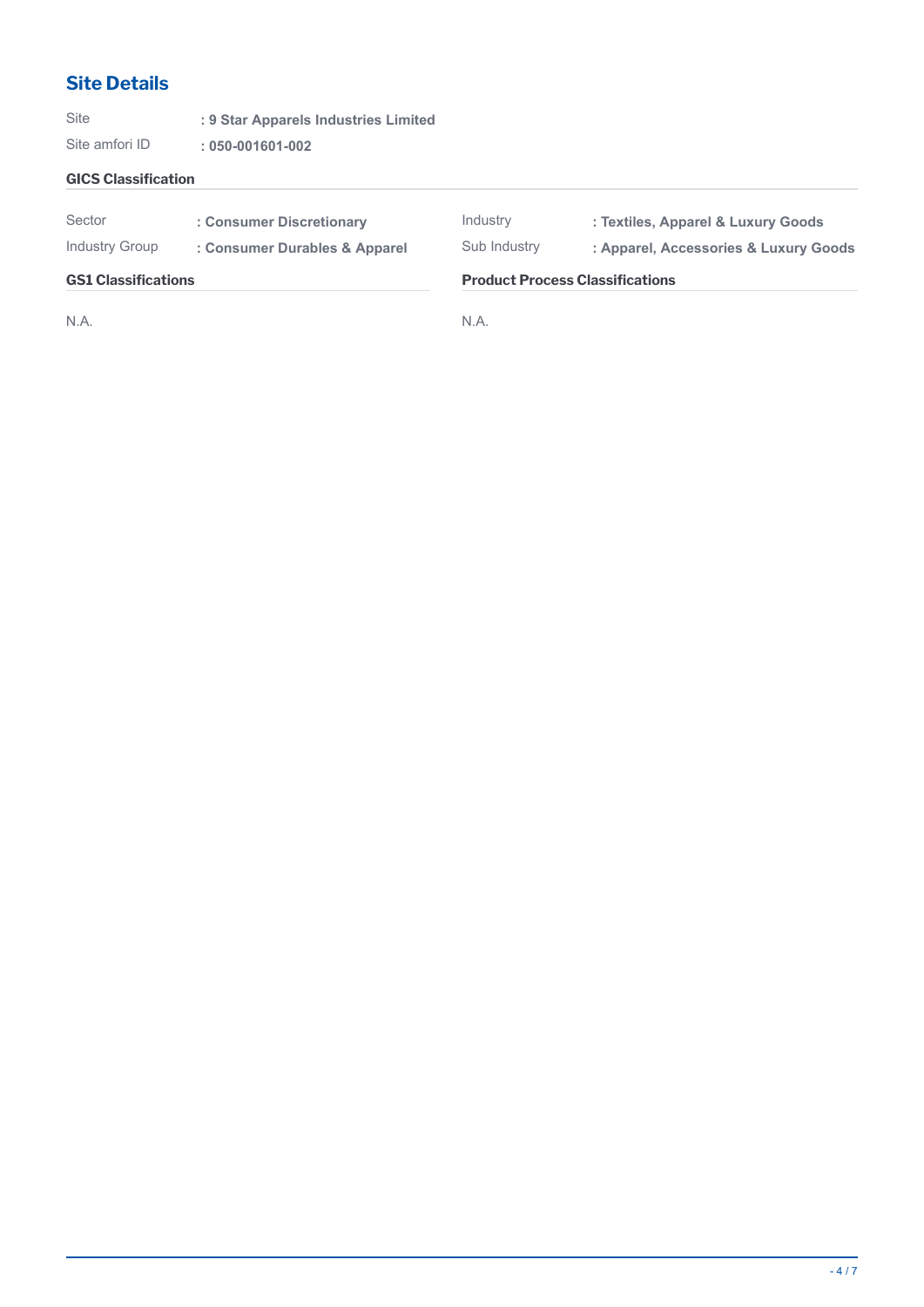# **Metrics**

## **Key Metrics**

| Total workforce                               | 252 Workers   |
|-----------------------------------------------|---------------|
| Legal minimum wage in local currency          | 8000 Monthly  |
| Lowest wage paid for regular work at the site | 8000 Monthly  |
| Calculated living wage in local currency      | 21648 Monthly |
| Total sample                                  | 22 Workers    |

## **Other Metrics**

| Male workers                       | 31 Workers  |
|------------------------------------|-------------|
| Female workers                     | 221 Workers |
| Permanent workers - Male           | 44 Workers  |
| Permanent workers - Female         | 280 Workers |
| Temporary workers - Male           | 0 Workers   |
| Temporary workers - Female         | 0 Workers   |
| Seasonal workers - Male            | 0 Workers   |
| Seasonal workers - Female          | 0 Workers   |
| Management - Male                  | 9 Workers   |
| Management - Female                | 10 Workers  |
| Apprentices - Male                 | 0 Workers   |
| Apprentices - Female               | 0 Workers   |
| Workers on probation - Male        | 3 Workers   |
| Workers on probation - Female      | 25 Workers  |
| Workers with night shift - Male    | 2 Workers   |
| Workers with night shift - Female  | 0 Workers   |
| Workers with disabilities - Male   | 0 Workers   |
| Workers with disabilities - Female | 0 Workers   |
| Domestic migrant workers - Male    | 0 Workers   |
| Domestic migrant workers - Female  | 0 Workers   |
| Foreign migrant workers - Male     | 0 Workers   |
| Foreign migrant workers - Female   | 0 Workers   |
| Workers hired directly - Male      | 44 Workers  |
| Workers hired directly - Female    | 280 Workers |
| Workers hired indirectly - Male    | 0 Workers   |
| Workers hired indirectly - Female  | 0 Workers   |
| Unionised workers - Male           | 0 Workers   |
| Unionised workers - Female         | 0 Workers   |
| Workers under CBA - Male           | 0 Workers   |
| Workers under CBA - Female         | 0 Workers   |
| Pregnant workers                   | 0 Workers   |
| Workers on parental leave - Male   | 0 Workers   |
| Workers on parental leave - Female | 2 Workers   |
| Sample - Male                      | 3 Workers   |
| Sample - Female                    | 19 Workers  |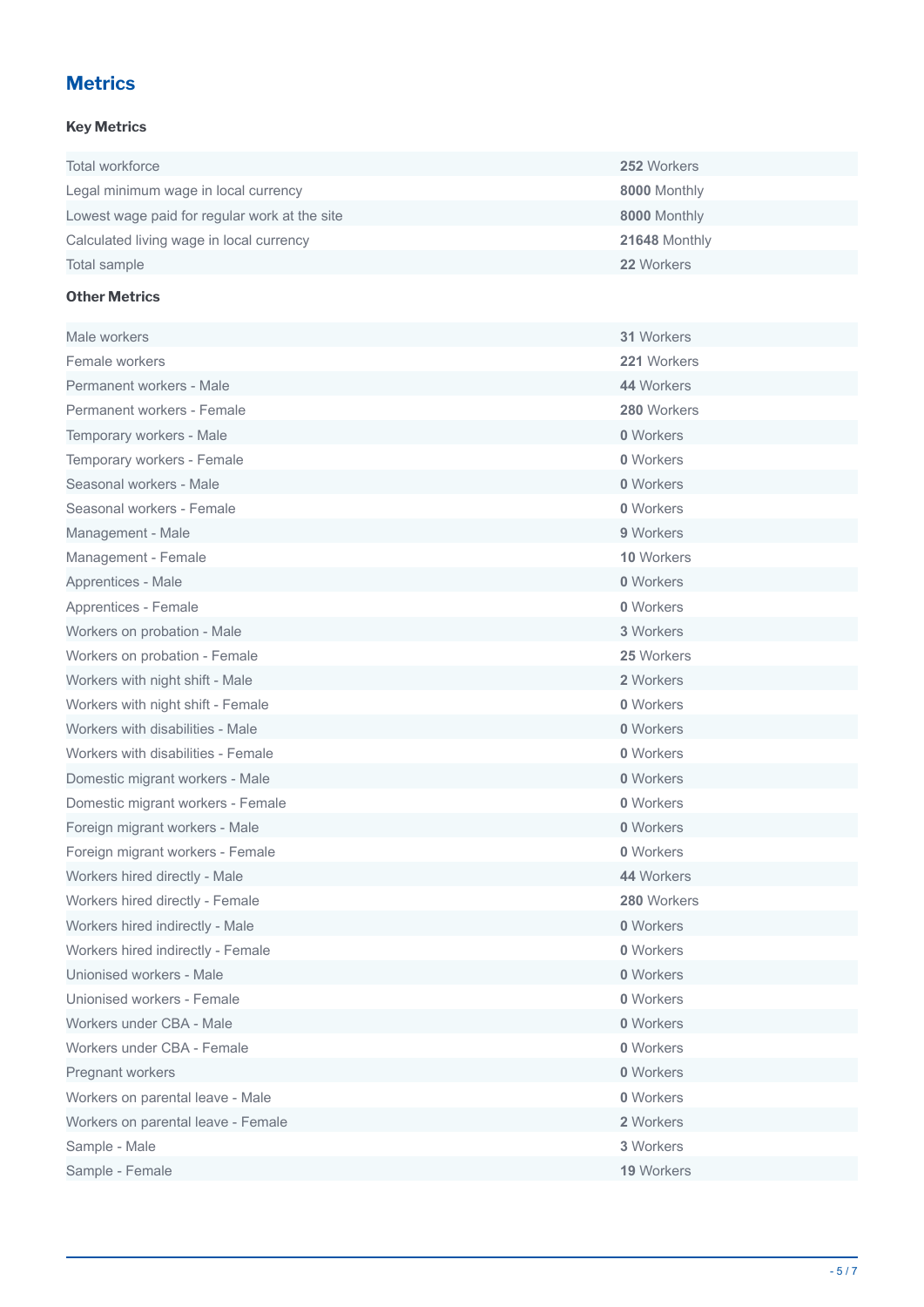#### **PA1: Social Management System**

Though the facility has developed a management system but some gaps were identified while verifying the implementation of amfori BSCI code of conduct into auditee's day to day business culture as factory did not share correct form of TOI, yet not calculated living wage properly, proper awareness on training about amfori BSCI COC was not found from workers and workers representatives, gaps found in worker involvement and protection, Fair Remuneration, occupational health and safety, Protection of environment. [As per amfori BSCI COC checkpoint no. 1.1]

Facility management didn't share correct form of Terms of Implementation with their 08 out 08 business partners. [As per amfori BSCI COC check point 1.5]

### **PA 2: Workers Involvement and Protection**

Though the facility has provided awareness training on amfori BSCI COC but sufficient awareness were not found from the workers & workers representatives. [As per amfori BSCI COC check point no. 2.4]

Factory has a grievance procedure for its employees, but the procedure did not define how to deal with "potential conflict of interest", to address a grievance and "Appeal Procedures". [As per amfori BSCI COC 2.5]

### **PA 5: Fair Remuneration**

The facility did not estimate living standard properly in the region calculating their living wage to determine a potential gap between present local minimum wage and living wage and so no action plan is in place to fill the gaps. [As per amfori BSCI COC checkpoint no.5.4]

Randomly checked 02 out of 02 resigned worker files review, it was noted that facility management did not pay the money for un-availed annual leaves during the final settlement of resigned workers. [As per amfori BSCI COC checkpoint 5.5 and Bangladesh Labor Law 2006,Section 11]

#### **PA 7: Occupational Health and Safety**

Though the facility has an internal audit for monitoring health and safety system but still some gaps were found in risk assessment, gap found in factory license, generator license, construction approval, floor layout approval and insufficient seating capacity in dining area. (As per amfori BSCI COC check point no. 7.1)

Following risk assessment related issues were noted during audit- a. Height of 01 out of 02 exit at ground floor of building 01 was not sufficient as per law as 73 inches height was noted there instead of 78 inches. b. Though the facility has installed a manual fire alarm it needs to hold onto the switch of the fire alarm to ring it continuously which is not covered in existing risk assessment. c. Facility didn't conduct ergonomic risk assessment as sewing machine operators were sitting on tool without back support. d. Proper safety barrier was missing for band knife machine at cutting section on ground floor of building 01. [ As per amfori BSCI COC check point 7.3 and Bangladesh Labor Rules 2015, Schedule-4, Matters relating to safety committee (1)]

a. Factory license was found expired from 01/07/2018. However, facility has applied to the concerned authority on 05/05/2019 and made payment on 21/04/2019 but yet not received. [As per amfori BSCI COC check point 7.11 and Bangladesh Labour Rules 2015, Rule 355(4)]. b. Currently facility has no building layout approval plan. However, facility has applied to the concerned authority on 02/05/2021. [As per amfori BSCI COC check point 7.11 Bangladesh Labour Rules 2015, Rule 353(1)]. c. Facility has building construction approval from RAJUK as commercial type instead of industrial type as per law. [As per amfori BSCI COC check point 7.11 and Building Construction Act 1952, Section 3 (A)]. d. 01 out of 01 generator has no waiver certificate (capacity 150 KW). However, facility has applied to the concerned authority on 28/09/2021. [As per amfori BSCI COC check point 7.11 and Bangladesh Energy Regulatory Commission Rules 2006, Section 9 (1, b)].

Seating capacity of workers dining hall was found 25 instead of 42 as per the present workforce. (As per amfori BSCI COC check point 7.21 and Bangladesh Labor Rules 2015, Rule 92 (a).

Noise level, light level and Indoor air quality assessment did not assess by the facility yet. (As per amfori BSCI COC check point no 7.25 and Environment Conservation Rules 1997, Section 12, Schedule 02 & Schedule 04 and Bangladesh Labour Rules 2015, Rule 49).

#### **PA 12: Protection of the Environment**

The facility did not conduct significant aspect and impact assessment regarding environment for its activities.[As per amfori BSCI COC check point no 12.1]